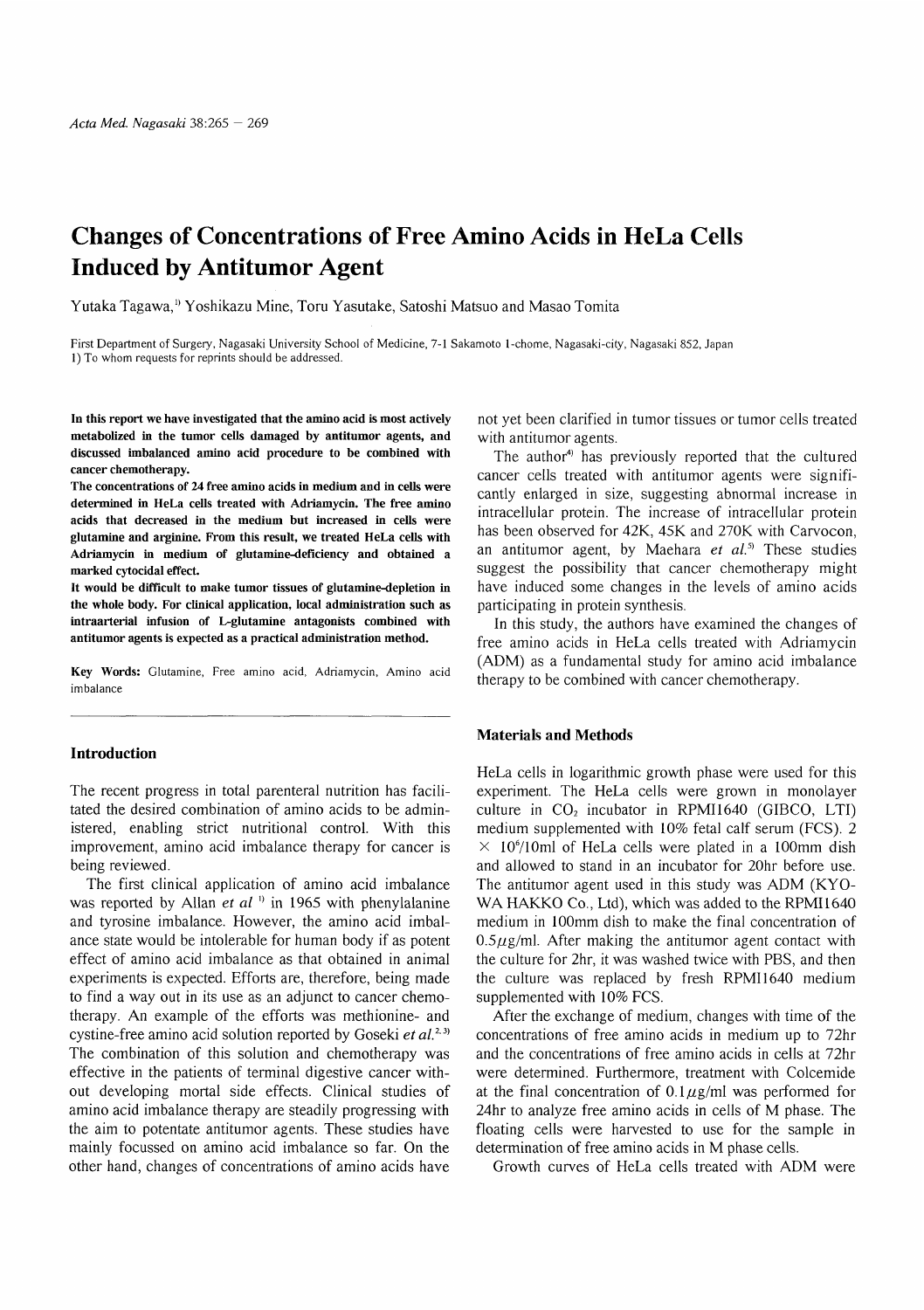266

compared in RPM11640 medium and RPM11640 medium of glutamine-deficiency (NIKKEN Biomedical Laboratory Co., Ltd).

The medium on HeLa cells treated and not treated with ADM were deproteinized with 2.5% sulfosalicylic acid at 0, 6, 12, 24 and 72hr of culture, and the supernatant after centrifugation at 1000rpm was used as the sample for analysis of free amino acids in medium. For the determination of free amino acids in cells, HeLa cells treated and not treated with ADM were harvested with 0.12% Trypsin and 0.01% EDTA at 72hr of culture. Thus obtained single cells were centrifugally precipitated and washed with PBS. The pellet was deproteinized with 2.5% sulfosalicylic acid and sonicated. It was further centrifuged for 15min at 3000rpm, and the supernatant was filtered to use for the analysis of free amino acid.

Twenty-four amino acids were determined in samples of  $500\mu$ g/ml each by ion exchange chromatography and ninhydrin reaction with a high performance amino acid analyzer (HITACHI 835, Type 50).

# Results

#### 1) Free Amino Acids in Medium

Concentrations of the 24 amino acids changed virtually in the same pattern in groups treated and not treated with ADM up to 72hr, though a slight difference was observed between the two groups at 6hr. Among the 24 amino acids, proline (PRO), alanine (ALA), ornithine (ORN) and glutamic acid (GLU) increased with time, and taurine (TAU), asparaginic asid (ASP) and glycine (GLY), showed no change in concentration, whereas threonine (THE), serine (SER), asparagine (ASN), glutamine (GLN), isoleucine (ILE), citrulline (CIT), cystine (CYS), methionine (MET), leucine (LEU), tyrosine (TYR), phenylalanine (PHE), tryptophan (TRP), lysine (LYS), histidine (HIS) and arginine (ARG) decreased. Figure 1 shows changes with time for 72hr of concentrations of ALA, ASP and GLN as respective examples. Any of the amino acids showed higher concentration at 72hr in the sample treated with ADM than that not treated (Fig. 2)

### 2) Free Amino Acids in Cells

The concentration of each amino acid at 72hr was compared between samples treated with ADM and not treated.



Fig. 1. Changes of concentrations of free amino acids in medium.  $\bigcirc$ , control.  $\bullet$ , treatment with ADM. (n = 3, Bars indicate mean  $\pm$ SD)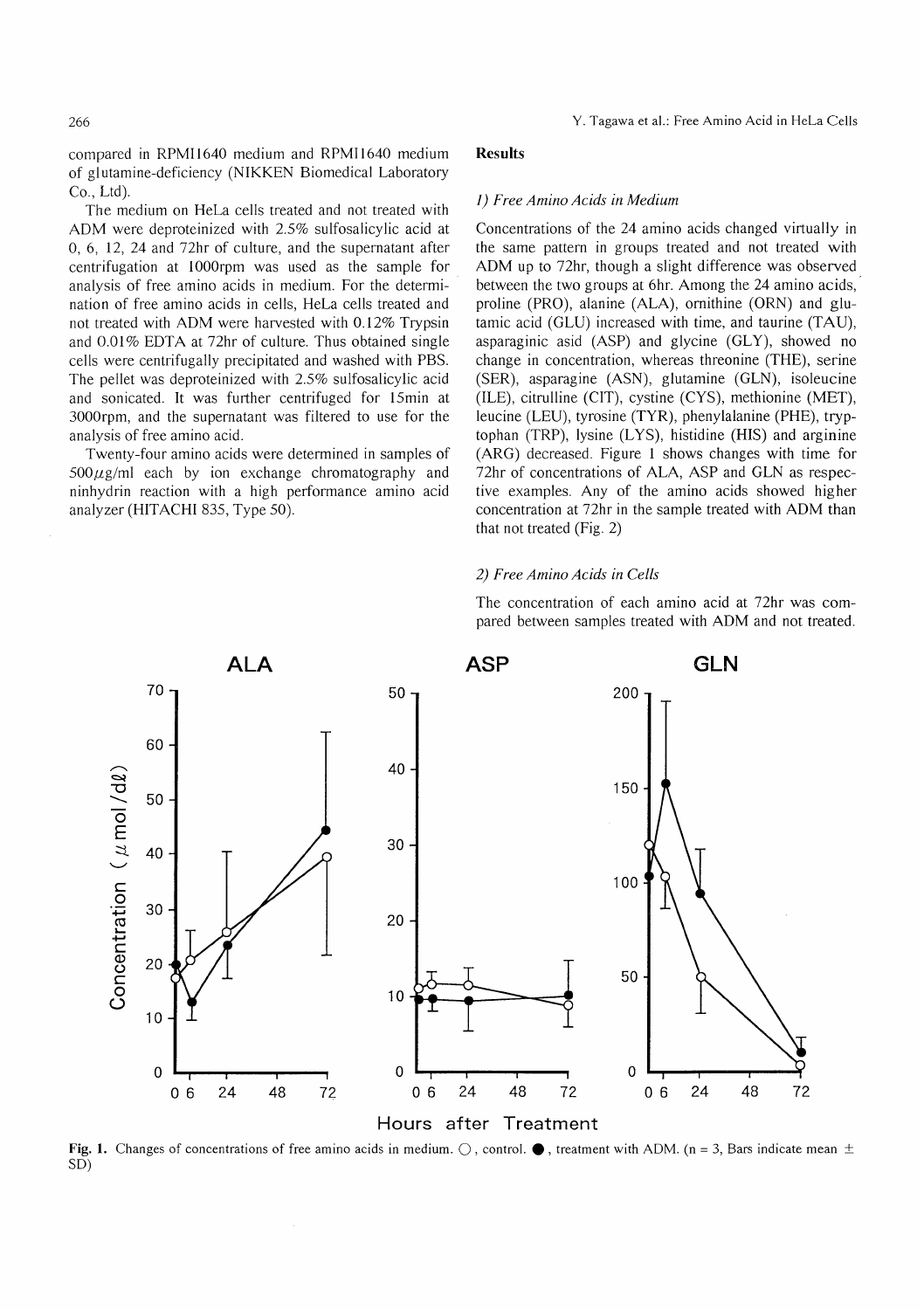#### Y. Tagawa et al.: Free Amino Acid in HeLa Cells



**Fig. 2.** Concentrations of free amino acids in medium at 72 hour. (n = 3, Bars indicate mean  $\pm$  SD)

All the 22 amino acids other than CYS and ARG showed higher concentration in the sample treated with ADM. Furthermore, SER, ASN, GLN, TRP and ALA, among others, showed twice or more increase by the treatment with ADM as compared with the non-treated control (Fig. 3).

 Concentrations of amino acids at 72hr in the cells treated with ADM were compared with those in M phase cells treated with Colcemide to evaluate the effect of cell cycle. GLN, ALA and ARG showed higher concentrations in ADM-treated cells than Colcemide-treated ones (Table 1).

# 3) Growth Curve of HeLa Cells

The amino acids that decreased in the culture medium of HeLa cells treated with ADM and more increased in the cells treated with ADM than in M phase cells were GLN and ARG. Therefore, the growth curve of HeLa cells in RPMI1640 medium of GLN-deficiency was investigated. A marked cytocidal effect was obtained at 72 to 96hr by adding ADM to medium of GLN-deficiency. The effect of this treatment was greater than the inhibitory effects of RPMI1640 medium of GLN-deficiency alone and RPMI1640 medium containing ADM on the growth of HeLa cells (Fig. 4).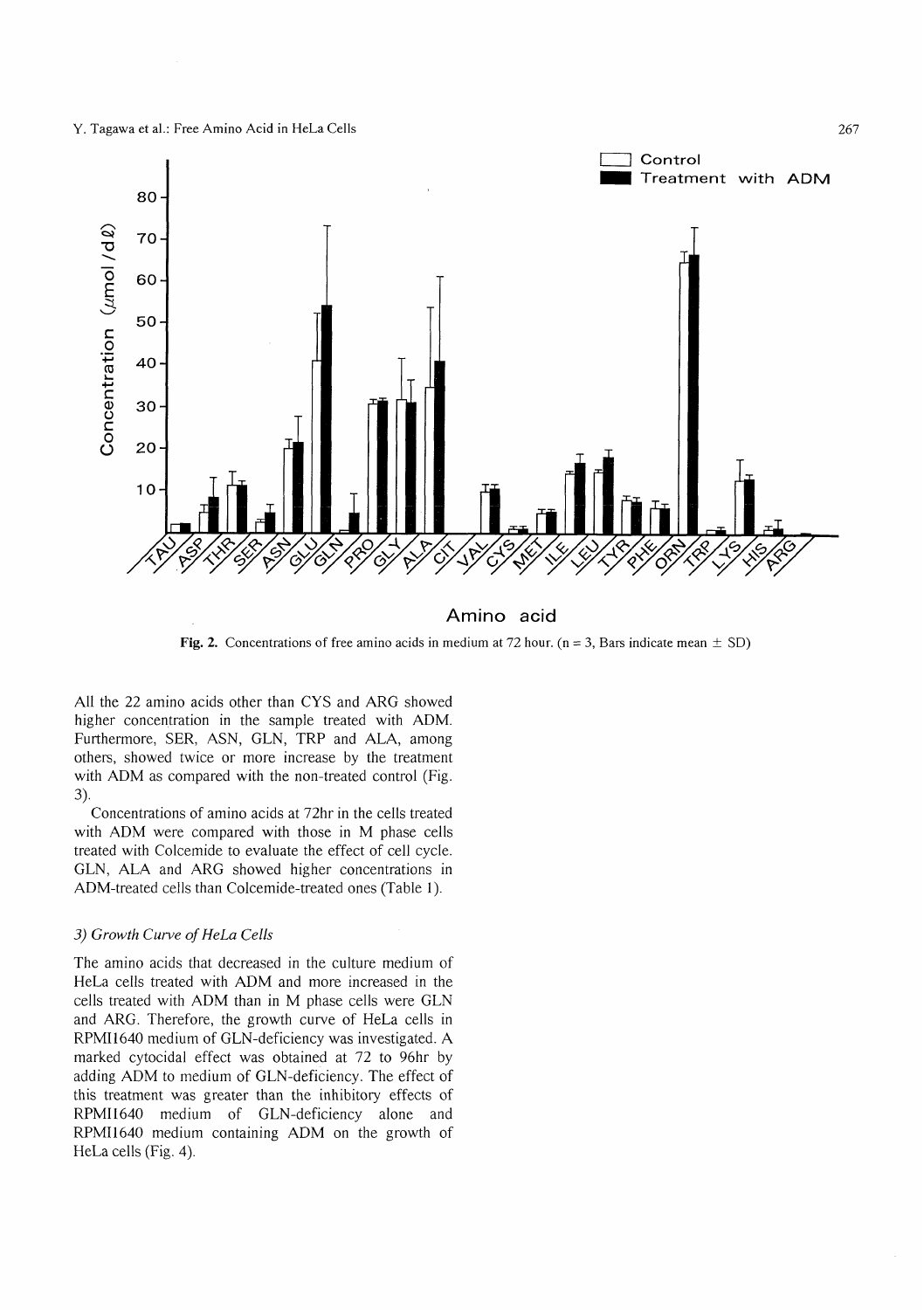



Amino acid

Fig. 3. Concentrations of free amino acids in cells at 72 hour. ( $n = 3$ , Bars indicate mean  $\pm$  SD)

| Colcemide and Adriamycin. ( $n = 3$ , Figures indicate mean $\pm$ SD) |                                |        |                           |        |
|-----------------------------------------------------------------------|--------------------------------|--------|---------------------------|--------|
| Amino acid                                                            | Colcemide $(\mu \text{mol/g})$ |        | Adriamycin ( $\mu$ mol/g) |        |
| <b>TAU</b>                                                            | 0.08                           | ± 0.01 | 0.08                      | ± 0.02 |
| ASP                                                                   | 1.00                           | ± 0.21 | 0.68                      | ± 0.04 |
| <b>THR</b>                                                            | 0.11                           | ± 0.03 | 0.07                      | ± 0.01 |
| <b>SER</b>                                                            | 0.08                           | ± 0.01 | 0.08                      | ± 0.03 |
| ASN                                                                   | 0.12                           | ± 0.04 | 0.03                      | ±0.00  |
| GLU                                                                   | 1.16                           | ± 0.06 | 1.06                      | ± 0.15 |
| <b>GLN</b>                                                            | t                              |        | 0.01                      | ± 0.00 |
| <b>PRO</b>                                                            | 0.35                           | ± 0.02 | 0.19                      | ± 0.01 |
| GLY                                                                   | 0.40                           | ± 0.04 | 0.32                      | ± 0.02 |
| ALA                                                                   | 0.19                           | ± 0.01 | 0.22                      | ± 0.02 |
| <b>CIT</b>                                                            | 0.02                           | ± 0.01 | 0.02                      | ± 0.00 |
| VAL                                                                   | 0.12                           | ± 0.02 | 0.07                      | ± 0.01 |
| <b>CYS</b>                                                            | t                              |        | $\mathbf t$               |        |
| MET                                                                   | 0.03                           | ± 0.01 | 0.01                      | ± 0.00 |
| ILE                                                                   | 0.17                           | ± 0.03 | 0.06                      | ± 0.01 |
| LEU                                                                   | 0.19                           | ± 0.02 | 0.10                      | ±0.06  |
| TYR                                                                   | 0.08                           | ± 0.01 | 0.04                      | ± 0.00 |
| PHE                                                                   | 0.07                           | ± 0.02 | 0.04                      | ± 0.00 |
| ORN                                                                   | 0.25                           | ± 0.07 | 0.05                      | ± 0.01 |
| TRP                                                                   | 0.02                           | ± 0.00 | 0.01                      | ± 0.00 |
| <b>LYS</b>                                                            | 0.10                           | ± 0.01 | 0.01                      | ± 0.00 |
| HIS                                                                   | 0.07                           | ± 0.01 | 0.02                      | ± 0.01 |
| ARG                                                                   | t                              |        | 0.01                      | ± 0.00 |
|                                                                       |                                |        |                           |        |

Table 1. Comparison of free amino acids in cells treated with



t: trace Fig. 4. Growth curve of HeLa cells in each condition.

 $\ddot{\phantom{a}}$